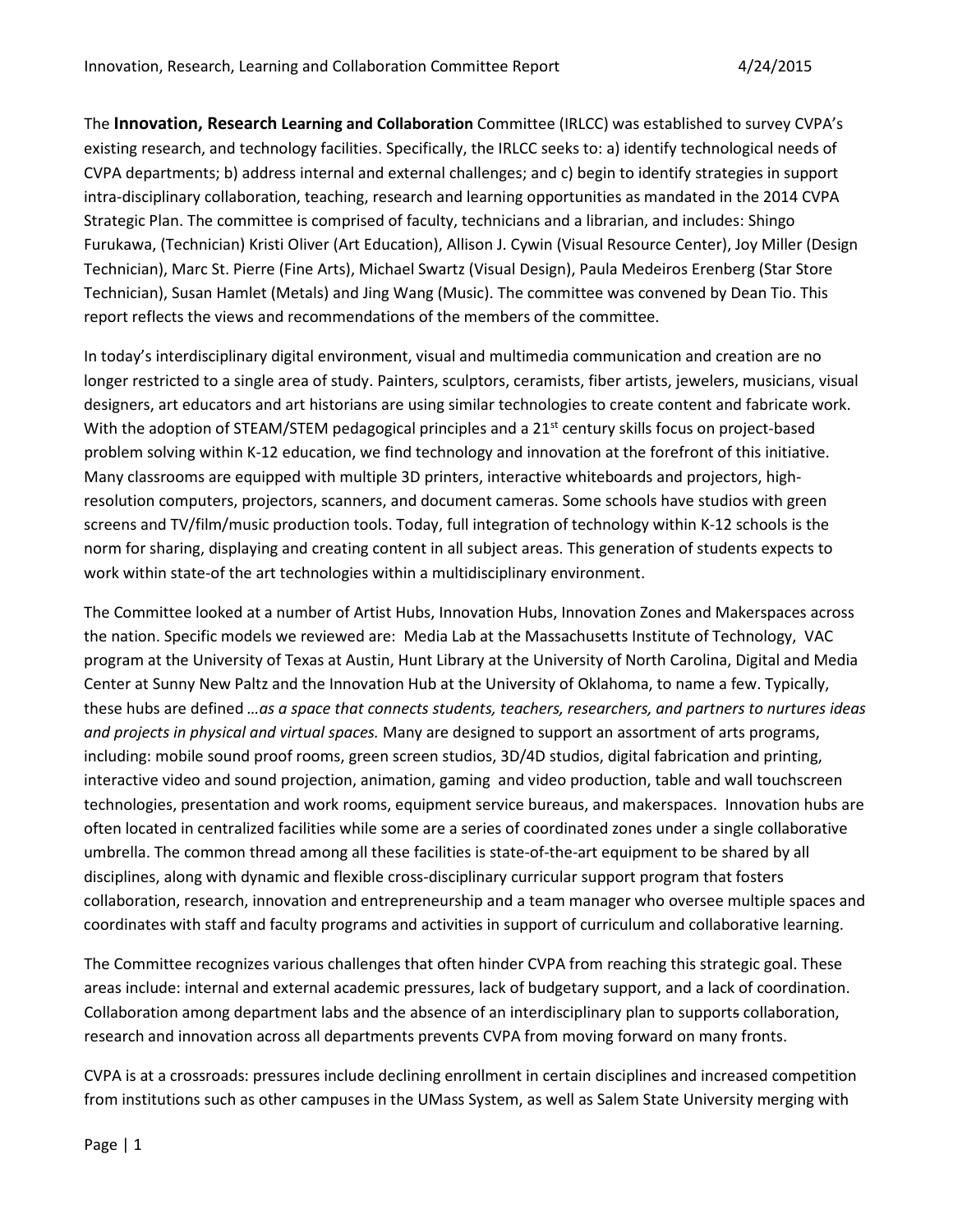Montserrat College of Art, Lesley University's new Lunder Arts Center and Mass College of Art new design and media center. This new facility, schedule to open 2016, is designed to support collaboration and crossdisciplinary study among design, media and fine arts programs and includes critique space, lighting and sound studios, fabrication labs, laser cutters, modeling tools, space for collaboration ventures, product development laboratory, and spaces that support research and collaboration. Though CVPA has individual spaces that partially support these activities, some facilities are woefully ill-equipped in terms of current technologies and lack programmatic support. This became quite evident when the committee surveyed the equipment and facilities within CVPA (See Appendix A). Traditionally, CVPA facilities were established by departments resulting in nine silo labs at three different locations and in two different cities. The facilities include the following:

## Engineering Building

• IDEAStudio (Engineering building) that accommodates a 3D printing and green screen site

## CVPA (Main Campus)

- Visual design lab/classroom that allows students to work and print
- Visual Resource Center for research, digital image and multimedia production and study lab (VRC)
- Music studio

#### Star Store

- Textile computer lab
- Printmaking Computer lab
- Computer lab

Each one of these facilities has evolved based on the needs of individual departments. This approach has inadvertently led to isolation, thus discouraging collaboration and innovation across disciplines. This structure needs to be reexamined and a comprehensive strategy needs to be employed if we are truly committed to the concept of collaboration and innovation as outlined in the Strategic Plan.

Budgetary restraints and structure has prevented the college from moving forward on many initiatives related to technology and collaboration. The College as a whole is asked to do more with less. With the current distribution of funds, many departments are forced to settle for what they can afford, rather than what is in the best interest of CVPA's students and faculty. With the administration's cuts in work study, staffing seven labs has become a real challenge, especially during after-hours. With this said, the CVPA community must find creative ways to share and collaborate with these limited resources, as well as to pursue external funds, which often require a cross-disciplinary approach to programming and a comprehensive plan.

The Committee acknowledges a number of proposals submitted by various departments that should be part of collaboration, research and innovation hub(s). Some of these initiatives are in place while others need immediate action in the coming year. But all should be part of comprehensive implementation plan towards a Collaborative, Research and Innovation Zone(s).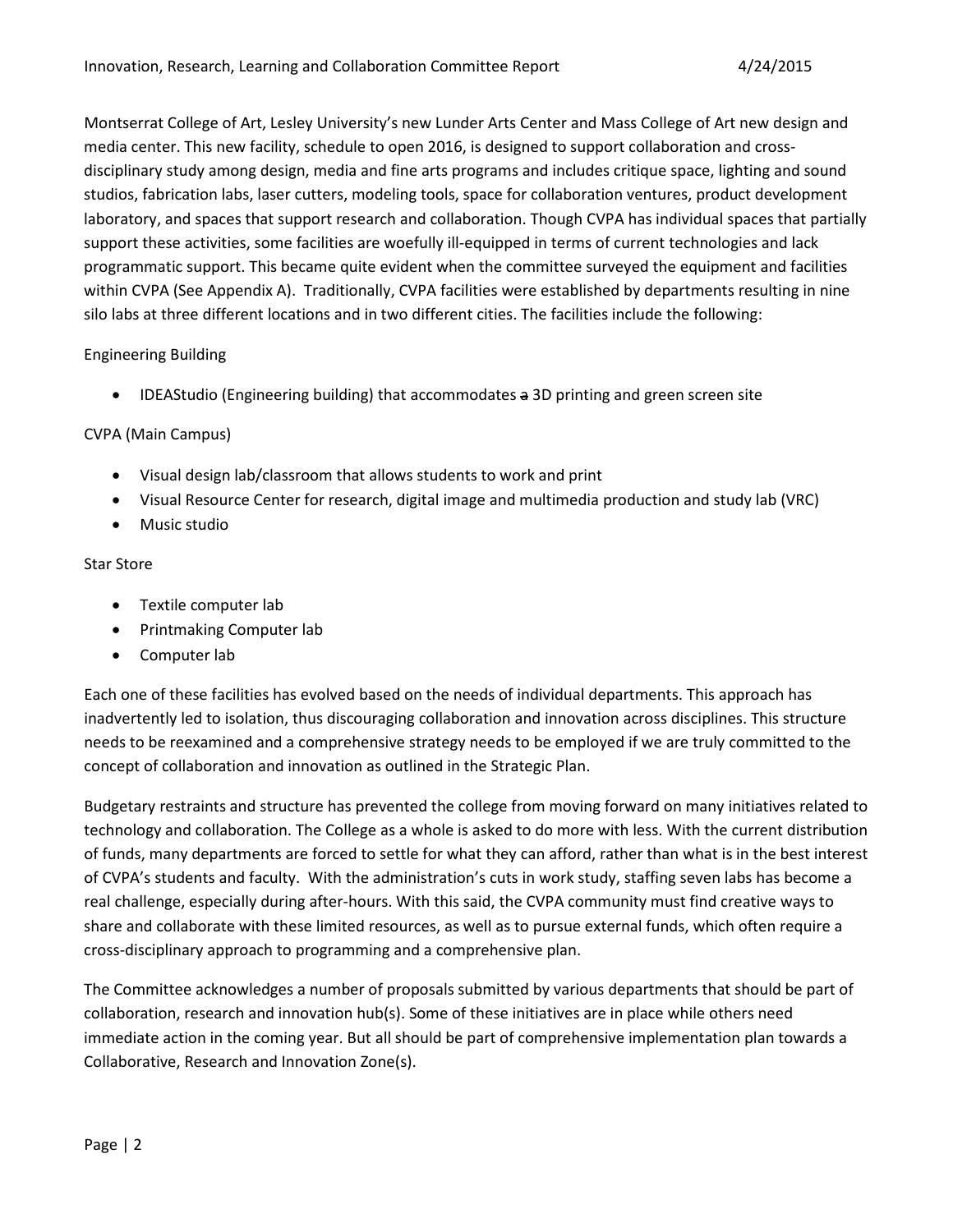In 2013, CVPA embarked on collaborative venture with College of Engineering called the IDEAStudio. The studio is a digital/multimedia space consisting of multiple computers with CAD/Rhino programs, a 3D Scanner, a 3D printer, a laser engraver, and a full-length green screen wall for motion capture animation. Faculty and students are able to work on their 3D projects remotely and send their files directly to the 3D printers. Though the IDEAStudio addresses some of CVPA's needs for small scale 3D printing, it is not adequate for large scale digital fabrication. Another concern of the IDEAStudio is providing for the equipment and staffing long term.

Computer Aided Design (CAD) and Computer Aided Manufacturing (CAM), among other applications, are narrowing the gap between the initial creative process and its ultimate products; streamlining the information flow between creativity, process, and product increases productivity and ultimately contributes to more innovative design and products. In the past few years, large scale digital fabrication spaces have become the norm in many visual arts programs. The process of digital fabrication is by no means expected to replace traditional practices – instead, it further enhances the current studio practices and understanding of materials for students and faculty.

With this is mind, CVPA has secured a \$9,000 grant to launch a Digi-Fab Lab space (in the Star Store basement floor) that supports digital fabrication. The monies will be used to set up a digital fabrication space and to purchase (2) Cube 3D printers, (1) resin 3D printer, and a laser cutter. In conjunction with this initiative, an instructor is needed for courses in the 2015 Fall semester. Other ideas suggested for the Digi-Fab-Lab is interdisciplinary papermaking space and a small supply store (with a hard to acquire supplies such as photosensitive photographic plates, etc.) to serve both the lab and the Star Store students. Digi-Fab Lab will require a technician to oversee the equipment and support the curricular initiatives. It is unclear whether existing technical staff will be able to support this endeavor in the long term. Discussions and decisions regarding staff for user support and equipment maintenance should be addressed immediately.

Another program proposal is a centralized 2D color and monochrome (B&W) Printing Center for CVPA (serving Main campus and Star Store). Many CVPA students, as well as the entire student population, are without color printing capabilities. A dedicated print center would be a valuable resource for *all* students, regardless of major. Currently the printers are setup in a design classroom, making it difficult for staff to assist students without disturbing an entire class. At this point, the printers are available only to design students. There is however, limited printing available at the Visual Center (VRC) for the remaining CVPA students. The need for such as service is evident by the daily demands. By charging a fee for each print, the Printing Center will be selfsupporting in terms of ink, toner, paper, professional servicing of printers and miscellaneous supplies. Fees can be managed through CITS, which has a card swipe machine set aside for CVPA sales, saving us what would other include thousands in startup costs. Although this goes a long way toward meeting the printing needs of many students—and is an opportunity for all—printing on other materials, such as fabric, vellum and transparencies, is also needed at the CVPA main campus and Star Store.

CVPA also needs professional sound and visual production studios, as well as a service bureau for visual and audio equipment. These studios will provide students with the tools needed to work in animation, gaming, interactive and kinetic design, music composition and more. Though these studios would be primarily used by students of digital media and music, other disciplines within CVPA, such as sculpture, other fine arts and ceramics, would benefit from these facilities. In a world were technology allows anyone to create and produce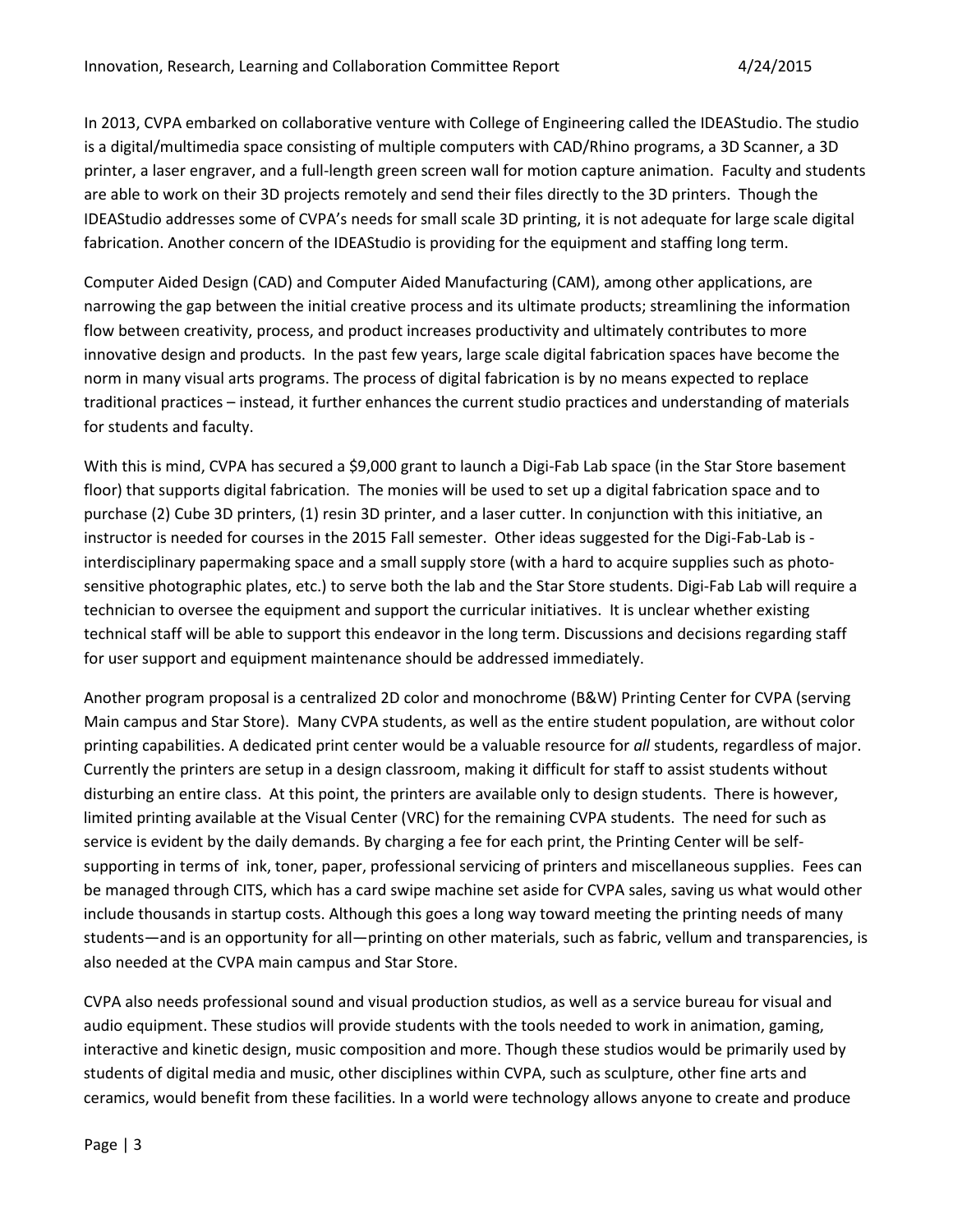multimedia from their home, this would provide a platform in which true collaboration, innovation and entrepreneurship could occur.

For the past ten years, the Visual Resource Center (VRC) has expanded its mission to serve the entire college. It provides reference services, as well as instructional materials and services to meet the growing needs of CVPA faculty, TA's and students. Students from music, art history, art education, artisanry and fine arts departments use the Visual Resource Center to research, teach, study, and work collaboratively. The VRC serves as a distribution center for instructional equipment (computers, projects, speakers, video cameras and cameras), and provides images, multimedia content and resources in support of curriculum, visual literacy and research instruction. Through its collections and services, the VRC serves more than 3,000 visitors each year. With this said, however, VRC has out grown its current facility. The Visual Resource Center is in desperate need of a space that can accommodate faculty and students growing teaching and learning needs including group collaborative space (especially with the new University laptop requirement) and space for spontaneous learning were faculty or students can gain access to computer equipment, whiteboards and other technologies not available in studios and other spaces within CVPA. The VRC space should include flexible and portable equipment, furniture, computers, interactive whiteboards, and projection and touchscreens to support faculty and student activities. The digital production, equipment storage and office areas are extremely tight, making it more and more difficult to serve the CVPA community.

Additionally, the Committee discussed a list of possible programs that would support curriculum and enhance collaboration, research and innovation, including:

- Printing Center (for all materials)
- Group Work and Learning Space
- Sound/Projection/Sensory/Video Studio Spaces
- Critique Space
- Documentation and Matting Center
- Product Development Laboratory
- Media Capture and Transfer Space (VRC)

In conclusion, this report is just the starting point for this discussion and the Committee feels strongly that further input is needed from the members of the CVPA community. The Committee recommends a task force be appointed to develop a five-year action plan that establishes an innovation zone(s) for the main campus and Star Store. The task force should be charged to identify grant opportunities and community support to implement the plan. Currently there are a several funding avenues CVPA should pursue, especially through grants in the disciplines of music, art history, and art education. CVPA must entertain the idea of reconfiguring existing departmental silos and developing facilities that support the needs of all faculty and students. To begin the process, CVPA must find ways to reimagine the reuse of existing resources, identify and solicit internal and external financial support, as well as seek out any other opportunities that will move CVPA forward. CVPA must think outside the box, look for new opportunities, and instill an environment that encourages collaborative research and innovation across all disciplines, bringing together the entire CVPA community.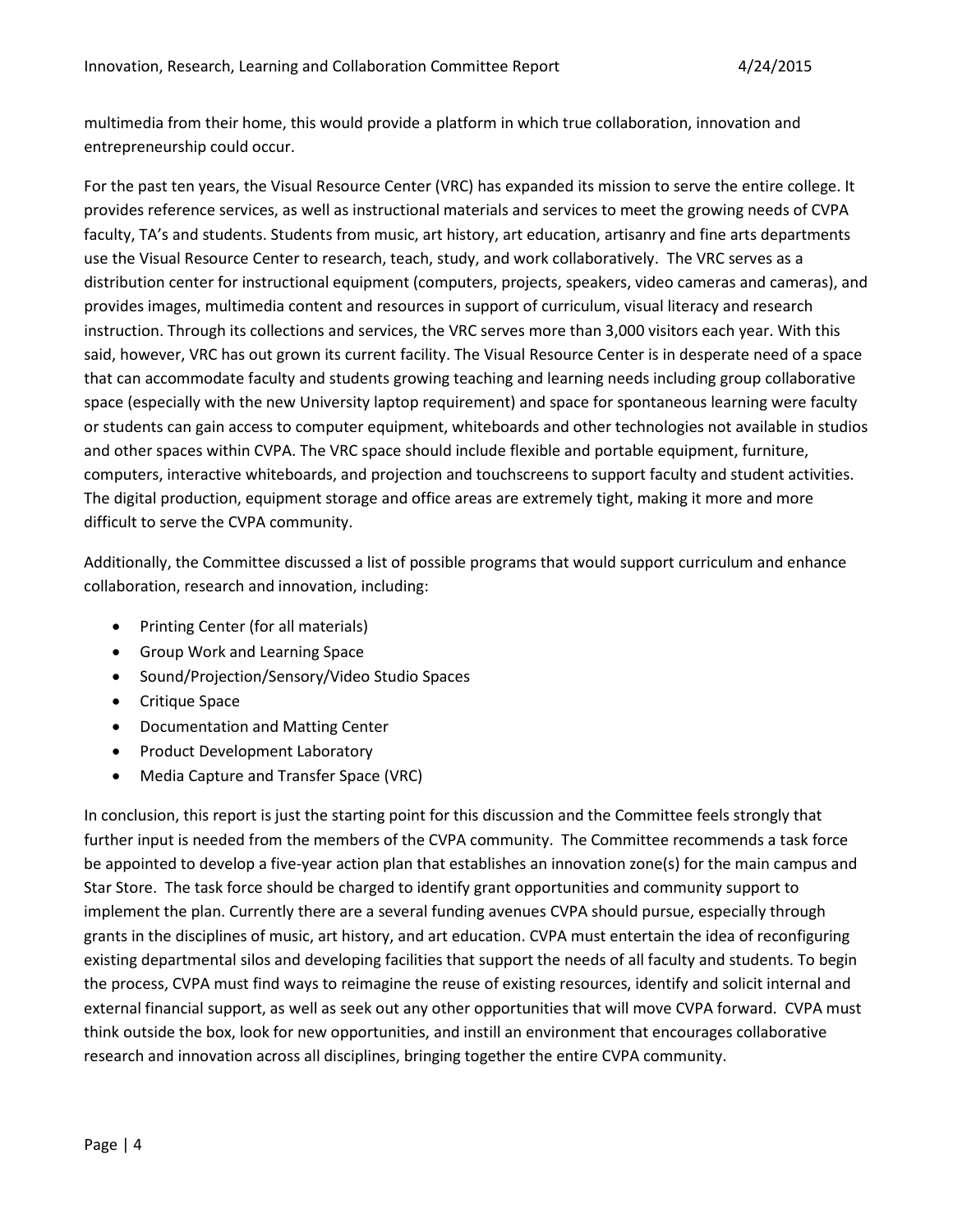## **APPENDIX A**

## **Type of Places**

- Quiet Places (laptop tables)
- Color Print Lab (paper, canvas, vellum)
- Group Work Spaces
- Group Classroom Project Spaces
- Multimedia Transfer Space
- Sound/Video Studio Space
- Collaborative Work Space
- Projection/Sensory Studio Space
- 3D Printing Space
- Critique Space
- Collaborative Research Space

#### **Equipment Resources Needed**

- 3D printers = Cube3
- 3D printers for applied arts
- Large scale color printers (paper, vellum, canvas)
- Sound Proof Station
- Image Scanner Station
- Video Transfer Stations
- Projecting Mapping
- Laser Mapping
- Audio Mapping
- Touch Screen Technology
- Holographic Projection
- Interactive Board Technology
- Arduino Boards (sensor based technology)
- Holographic Projectors
- Drawing Machine (Robotic)
- Interactive Projectors
- Whiteboard tables

#### **Equipment Lending Program for Course Work**

- IPads
- Digital Cameras
- Video Cameras
- Wearable Interactive Projectors
- Interactive Projectors
- Laptops/Computers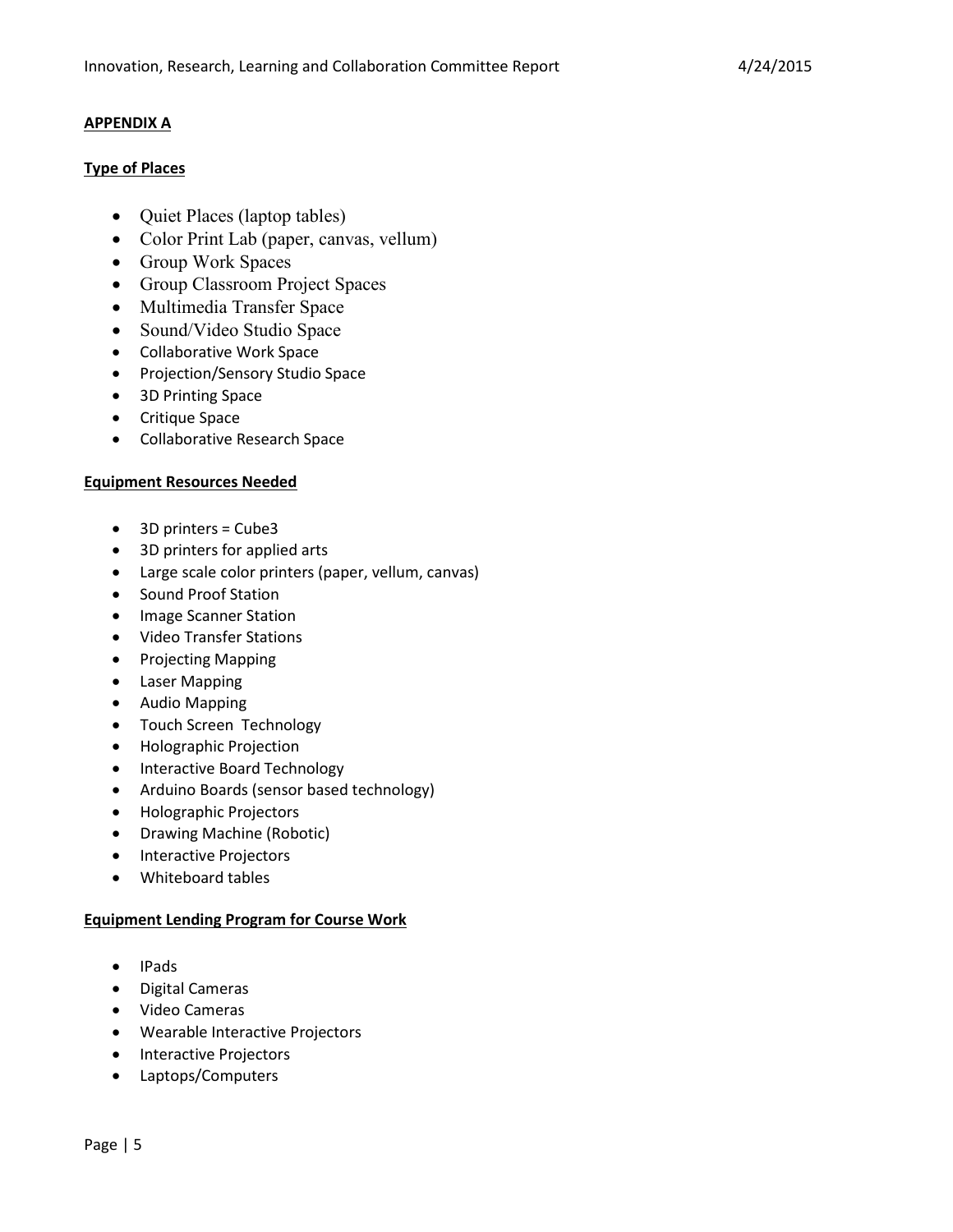# **Reference:**

## **Projection Mapping -**

- <http://www.christiedigital.com/en-us/projection-mapping/Pages/default.aspx#downloads>
- <http://www.ncra.org/files/MCMS/5AE50867-A451-441A-94EC-658F2679E14E.pdf>
- Wearable Projection walkabou[t http://walkaboutprojection.co.uk/](http://walkaboutprojection.co.uk/)

## **Audio-Responsive 3D Projection Mapping Demo -**

<https://www.youtube.com/watch?v=ua4WH4bqooI>

**Video Mapping** - [http://videomapping.org/?page\\_id=42](http://videomapping.org/?page_id=42)

## **Drawing Machines**

- <http://www.thisiscolossal.com/tags/drawing-machines/>
- <http://www.wired.com/2011/05/the-drawing-machine/>
- <http://www.wired.com/2011/05/the-drawing-machine/>

## **Holographic**

- 3D Demonstration **-**<https://www.youtube.com/watch?v=G10bzatpuFc>
- Holographic PowerPoint<https://www.youtube.com/watch?v=eLavoahAfv8>
- Holographic Movie https://www.youtube.com/watch?v=QuANDlrTHyl
- Laser Holographi[c https://www.youtube.com/watch?v=FDK8bEU1s7M](https://www.youtube.com/watch?v=FDK8bEU1s7M)
- Laser Stereolithography:<http://3dceram.com/en/category/3d-ceram/une-technologie-unique/>
- <http://www.cnet.com/news/microsofts-roomalive-turns-your-room-into-a-holodeck/>
- <http://www.microsoft.com/microsoft-hololens/en-us>

#### **Touch Technology**

- http://www.touchmagix.com/productenquiry/enquiry\_page.php?gclid=CPC5pfy6pcQCFVckgQodxkYADA
- <https://www.youtube.com/watch?v=U-8NRaL5WzE>
- <http://lgdnewsroom.com/products-solutions/next-generation-display/4429>
- [http://www.slideshare.net/deepika\\_n/touch-screen-sensor-14694814](http://www.slideshare.net/deepika_n/touch-screen-sensor-14694814)
- <http://ideum.com/touch-tables/>
- <http://www.nuisense.com/skinmultitouch.aspx?l=en-US>
- •

#### **Interactive signage**

<https://www.youtube.com/watch?v=VjF-kapcFsU>

<https://www.youtube.com/watch?v=1-ISVPu1M2k>